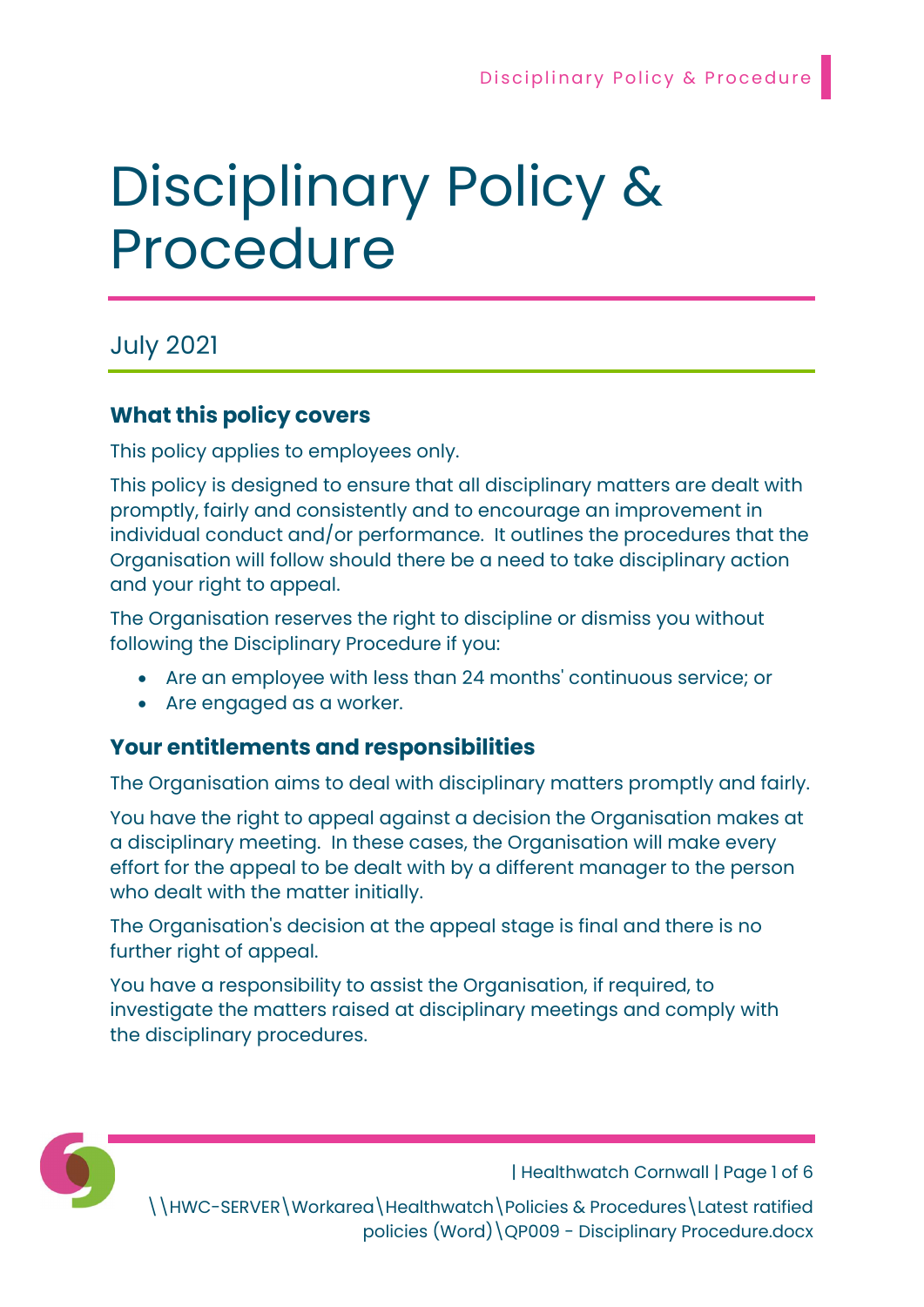# Disciplinary sanctions

The level of the disciplinary sanction, if any, will be determined by the severity of the offence. The Organisation will normally select one of the following:

#### Written warning

A Written Warning will usually be applied as the first step of corrective action following unsatisfactory performance or conduct offences.

The Organisation will define the unacceptable acts and explain the conduct or standards required in the future. You will be advised in writing that a failure to improve the standard of conduct or performance may result in further disciplinary action. A time limit will be placed on the warning.

## Final written warning

A Final Written Warning is usually applied after a Written Warning has been given and performance or conduct has not improved but may be applied after a more serious first or a second offence.

You will be advised in writing that a failure to improve the standard of conduct or performance may result in dismissal. A time limit will be placed on the warning.

## **Dismissal**

Dismissal occurs when your employment is terminated either with or without notice. Dismissal without notice is also referred to as 'summary dismissal' and is restricted to cases of gross misconduct.

The Organisation reserves the right, at its complete discretion, to impose a sanction short of dismissal if it is deemed appropriate. This may include demotion, transfer to a different post or another appropriate sanction. Any such decision will be confirmed to you in writing once you have been informed of the outcome.

# Disciplinary procedure

#### Suspension from work

If the Organisation believes it is appropriate, it may decide to suspend you from your work pending further investigation or disciplinary action. Suspension itself is not a disciplinary sanction.



| Healthwatch Cornwall | Page 2 of 6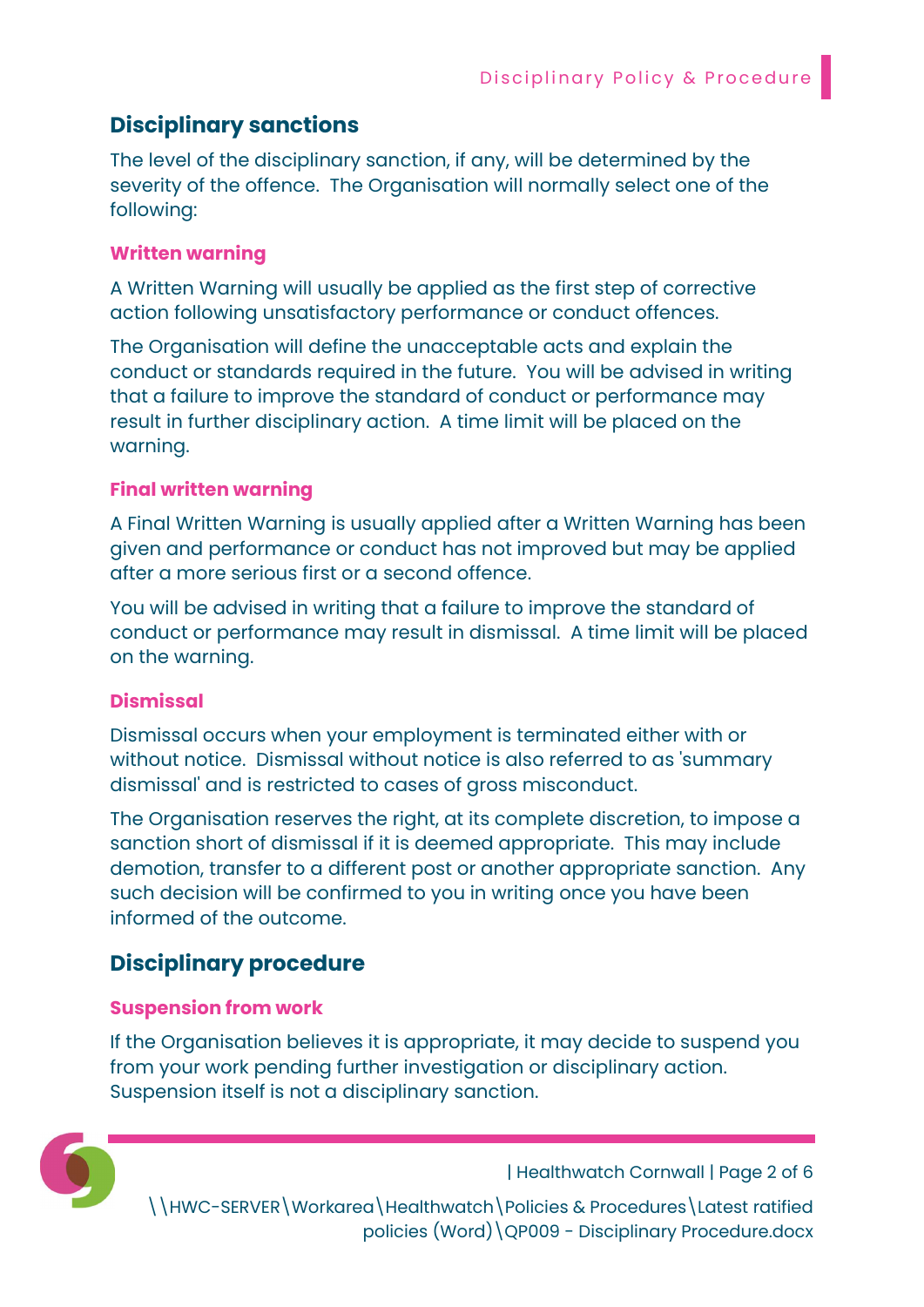If a decision to suspend is made, you will be informed verbally and this will usually be followed up in writing. While you are suspended, you should not attend work or make contact with anyone connected to the Organisation unless otherwise instructed by the Organisation. If you need to contact anyone connected to the Organisation while you are suspended, you must notify your manager. Any reasonable request will not be refused. Breach of the terms of your suspension may result in additional disciplinary action up to and including dismissal without notice.

The Organisation will endeavour to keep any suspension as brief as possible. Any period of suspension will be on full pay. However, should you fail to co-operate at any time with the investigatory process, for example by failing to attend any meeting, without good reason then the Organisation reserves the right to treat this as unauthorised absence and this may result in pay being withheld until such time as you attend any rearranged meeting.

### Investigation Meetings

Depending on the circumstances, you may be required to attend Investigation Meetings before a decision is taken to invoke the disciplinary procedure. An Investigation Meeting is an informal meeting and so you are not permitted to be accompanied unless you are under the age of 18 (when a parent or guardian will be permitted).

You must notify and obtain the consent of all those present at the meeting if you intend to record it.

Depending on the outcome of the investigation, the Organisation will decide whether or not to proceed with a Disciplinary Meeting.

If it is decided that there is no case to answer then you will be informed of this fact either verbally or in writing. You will be expected to return to work at the agreed date and time. This will end the process.

#### Invitation to a Disciplinary Meeting

If you are required to attend a Disciplinary Meeting, the Organisation will inform you of this in writing.

In the letter, the Organisation will set out the issues that are to be considered, how seriously these are being viewed, the potential consequences and details of any intention to call witnesses. The letter will also inform you of the date and time of the meeting to allow you sufficient time to prepare your case.



| Healthwatch Cornwall | Page 3 of 6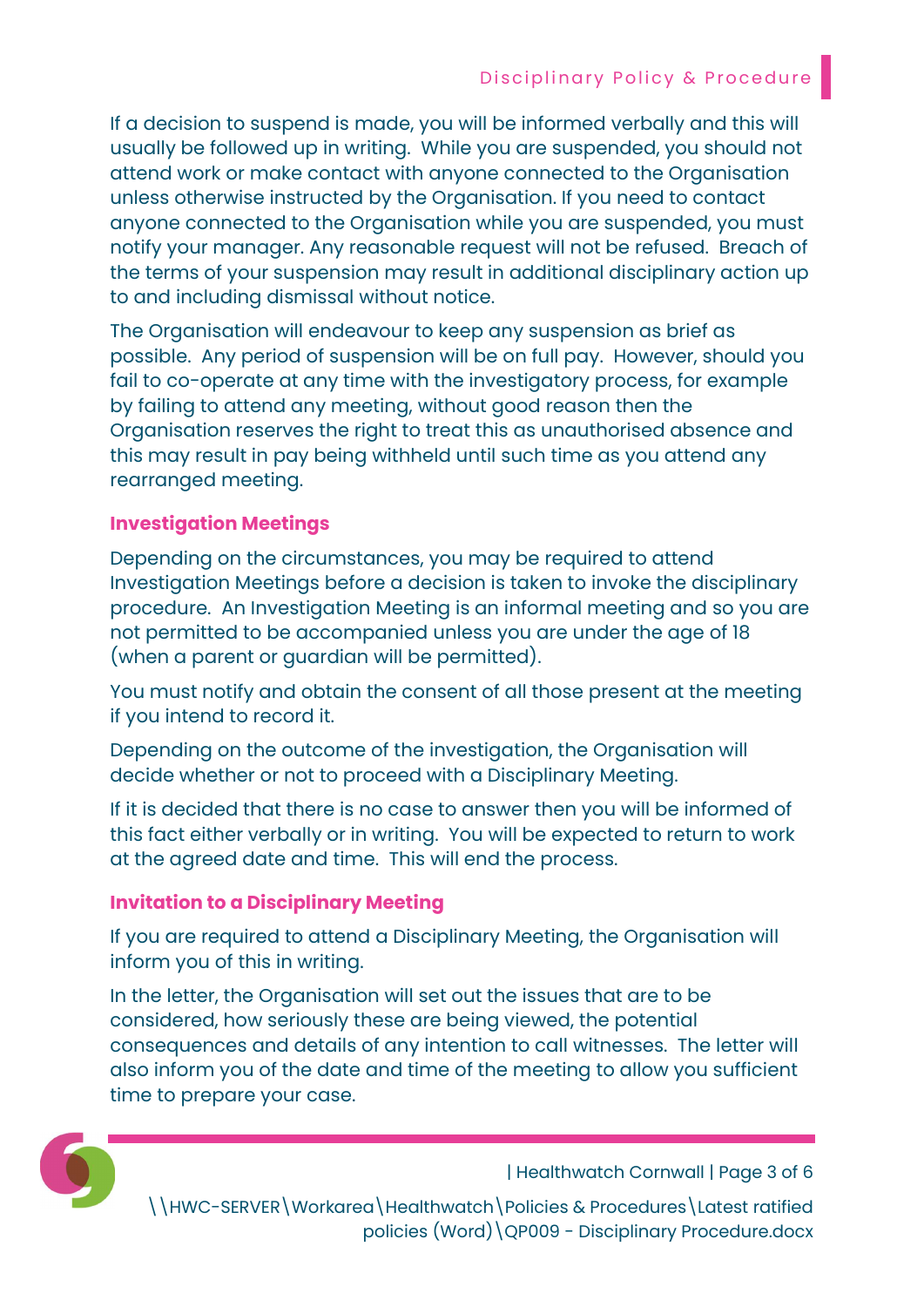As this is a formal meeting, the letter will also detail your right to be accompanied.

# Your right to be accompanied at a Disciplinary Meeting

You are entitled to be accompanied at a Disciplinary Meeting by a fellow worker or a trade union official. With the exception of those under the age of 18, when a parent or guardian will be permitted, no other person will be permitted to attend.

Should you wish to be accompanied, you must notify the Organisation of the name and position of your chosen companion as soon as possible.

Your companion is permitted to put forward and summarise your case, respond on your behalf to views expressed in the meeting, ask questions and confer with you, but will not be entitled to answer questions directly on your behalf.

### Action if you cannot attend the meeting on the proposed date

If you feel that you have a legitimate reason as to why you cannot attend the meeting on the proposed date, you must contact the person named on the invitation letter to advise them of this fact immediately. The meeting may then be delayed to facilitate your attendance, if this is considered reasonable.

## Attending the disciplinary meeting

You must attend the meeting at the proposed time. Failure to participate in the process or attend arranged meetings without good reason may result in additional disciplinary action or a decision being made in your absence.

Prior to the meeting, you should ensure that you are fully prepared to answer questions relating to the incident/circumstances in question. At the meeting you will be given every opportunity to state your case, present any evidence and call relevant witnesses before any decision is made.

You must notify and obtain the consent of all those present at the meeting if you intend to record it.

#### After the Disciplinary Meeting

At the end of the meeting there will normally be an adjournment to allow for consideration of the facts. You will be informed of the outcome and any sanction will be confirmed in writing to you as soon as possible.



| Healthwatch Cornwall | Page 4 of 6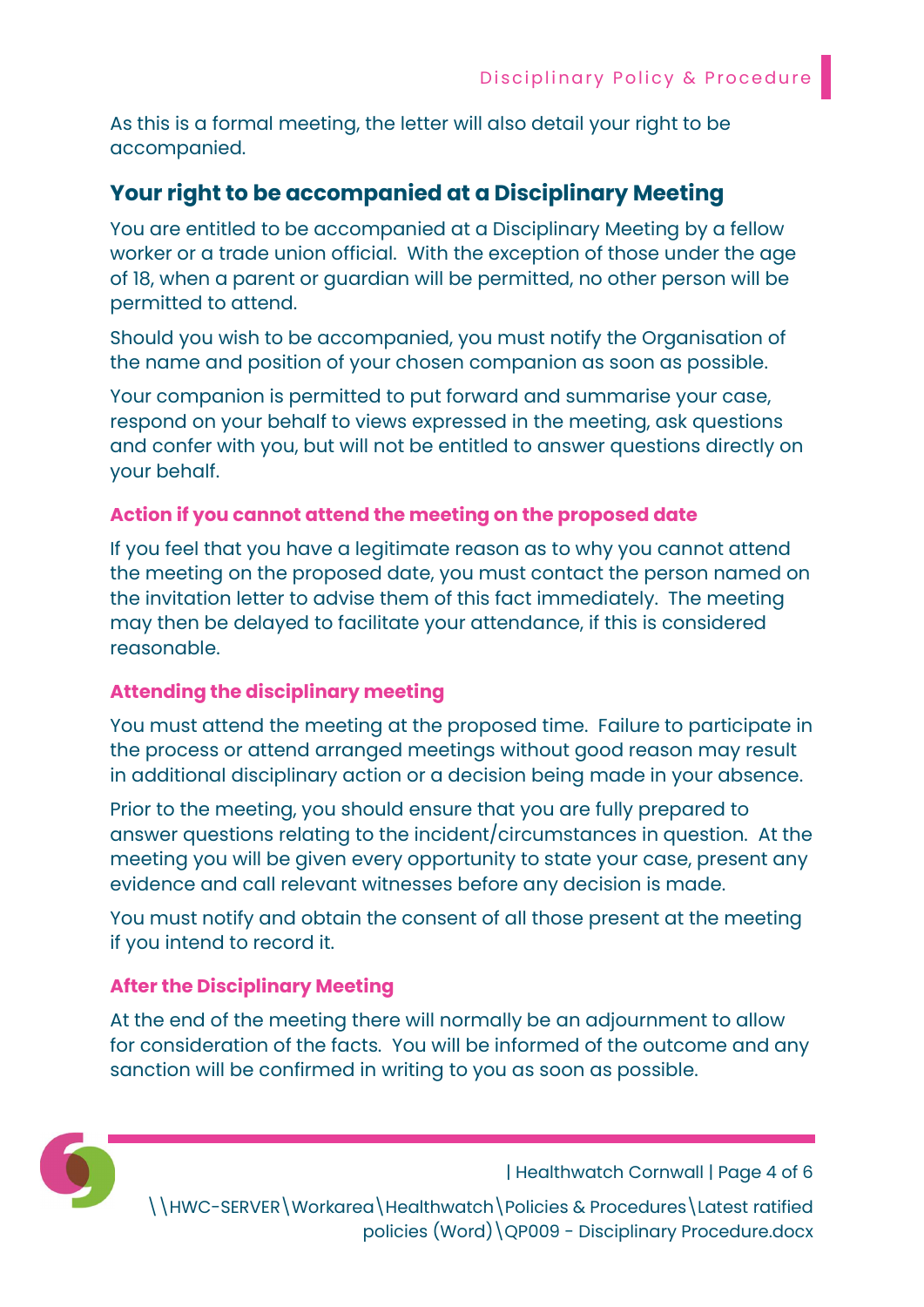In some circumstances there may be a need to adjourn and reconvene a meeting at a later date, to allow further investigation. In this case you will be advised accordingly.

#### Notification of the decision and disciplinary sanction

Following the Disciplinary Meeting, the Organisation will notify you of its decision and the disciplinary sanction it will apply. This letter will also explain your right to appeal against any decision taken and sanction applied.

## Your right of appeal against disciplinary action

If you wish to appeal against a decision you must submit your request in writing, stating the reasons for the appeal, to the individual identified in the letter confirming the sanction. This should be submitted within five working days of receiving notification.

### The Appeal Meeting

You will be informed of the date and time of the Appeal Meeting. If you feel that you have a legitimate reason as to why you cannot attend the meeting on the proposed date, you must contact the person named on the invitation letter to inform them of this fact immediately. The meeting may then be delayed to facilitate your attendance, if this is considered reasonable. You will be entitled to be accompanied by a fellow worker or a Trade Union official.

You must notify and obtain the consent of all those present at the meeting if you intend to record it.

At the Appeal Meeting you will be given an opportunity to state your case. Your companion is permitted to put forward and summarise your case, respond on your behalf to views expressed in the meeting, ask questions and confer with you, but will not be entitled to answer questions directly on your behalf.

The meeting will then be adjourned to allow the Organisation to consider the facts and the decision will be confirmed in writing. The outcome will be communicated as soon as possible, taking into account the complexity of the issues raised in the appeal. The decision at this stage will be final.



| Healthwatch Cornwall | Page 5 of 6